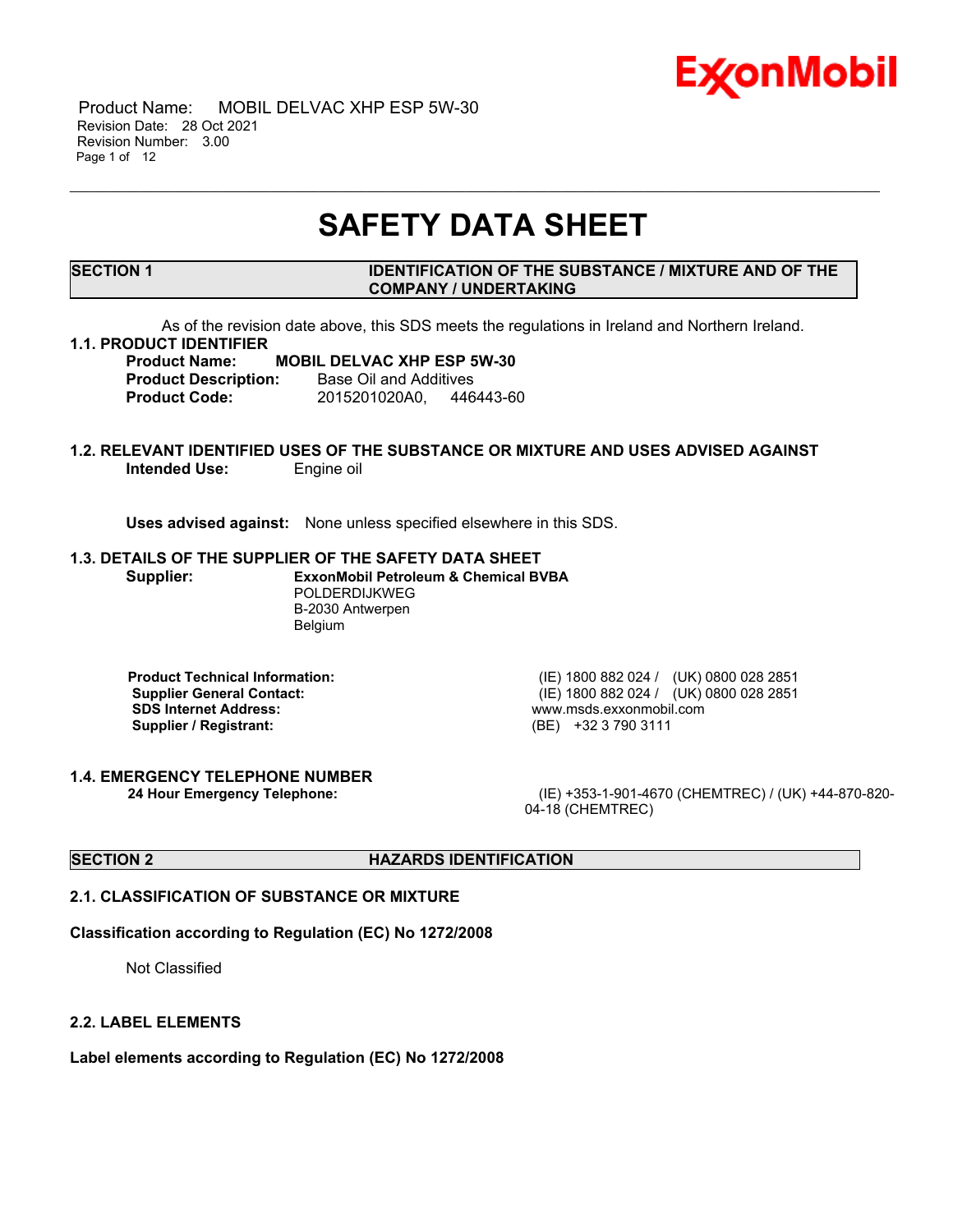

 Product Name: MOBIL DELVAC XHP ESP 5W-30 Revision Date: 28 Oct 2021 Revision Number: 3.00 Page 2 of 12

#### **Hazard Statements:**

#### Supplemental:

EUH210: Safety data sheet available on request. EUH208: Contains: C14-16-18 ALKYL PHENOL May produce an allergic reaction.

\_\_\_\_\_\_\_\_\_\_\_\_\_\_\_\_\_\_\_\_\_\_\_\_\_\_\_\_\_\_\_\_\_\_\_\_\_\_\_\_\_\_\_\_\_\_\_\_\_\_\_\_\_\_\_\_\_\_\_\_\_\_\_\_\_\_\_\_\_\_\_\_\_\_\_\_\_\_\_\_\_\_\_\_\_\_\_\_\_\_\_\_\_\_\_\_\_\_\_\_\_\_\_\_\_\_\_\_\_\_\_\_\_\_\_\_\_

# **2.3. OTHER HAZARDS**

#### **Physical / Chemical Hazards:**

No significant hazards.

#### **Health Hazards:**

High-pressure injection under skin may cause serious damage. Excessive exposure may result in eye, skin, or respiratory irritation.

#### **Environmental Hazards:**

No significant hazards.Material does not meet the criteria for PBT or vPvB in accordance with REACH Annex XIII.

# **SECTION 3 COMPOSITION / INFORMATION ON INGREDIENTS**

**3.1. SUBSTANCES** Not Applicable. This material is regulated as a mixture.

# **3.2. MIXTURES**

This material is defined as a mixture.

### **Reportable hazardous substance(s) complying with the classification criteria and/or with an exposure limit (OEL)**

| Name                                                                                                         | CAS#        | EC#       | <b>Registration#</b> | <b>Concentration</b> | <b>GHS/CLP</b><br>classification                                                                                     |
|--------------------------------------------------------------------------------------------------------------|-------------|-----------|----------------------|----------------------|----------------------------------------------------------------------------------------------------------------------|
| <b>IREACTION MASS OF ISOMERS OF: C7-9</b><br>ALKYL 3-(3,5-DI-TERTBUTYL-<br><b>IHYDROXYPHENYL) PROPIONATE</b> | 125643-61-0 | 406-040-9 | 01-0000015551-76     | $1 - 5\%$            | Aquatic Chronic 4 H413                                                                                               |
| C14-16-18 ALKYL PHENOL                                                                                       |             | 931-468-2 | 01-2119498288-19     | $0.1 - 5.1\%$        | Skin Sens. 1B H317.<br>STOT RE 2 H373                                                                                |
| DISTILLATES, HEAVY, C18-50 -<br><b>IBRANCHED, CYCLIC AND LINEAR</b>                                          | 848301-69-9 | 482-220-0 | 01-0000020163-82     | $50 - 60\%$          | Asp. Tox. 1 H304                                                                                                     |
| <b>ZINC ALKYL DITHIOPHOSPHATE</b>                                                                            | 93819-94-4  | 298-577-9 | 01-2119543726-33     | $0.1 - 5.1\%$        | [Acute Tox. 5 H303],<br>[Aquatic Acute 2 H401].<br>Aquatic Chronic 2 H411.<br>Skin Irrit. 2 H315,<br>Eve Dam. 1 H318 |

Note - any classification in brackets is a GHS building block that was not adopted by the EU in the CLP regulation (No 1272/2008) and therefore is not applicable in the EU or in non-EU countries which have implemented the CLP regulation and is shown for informational purposes only.

\* All concentrations are percent by weight unless ingredient is a gas. Gas concentrations are in percent by volume.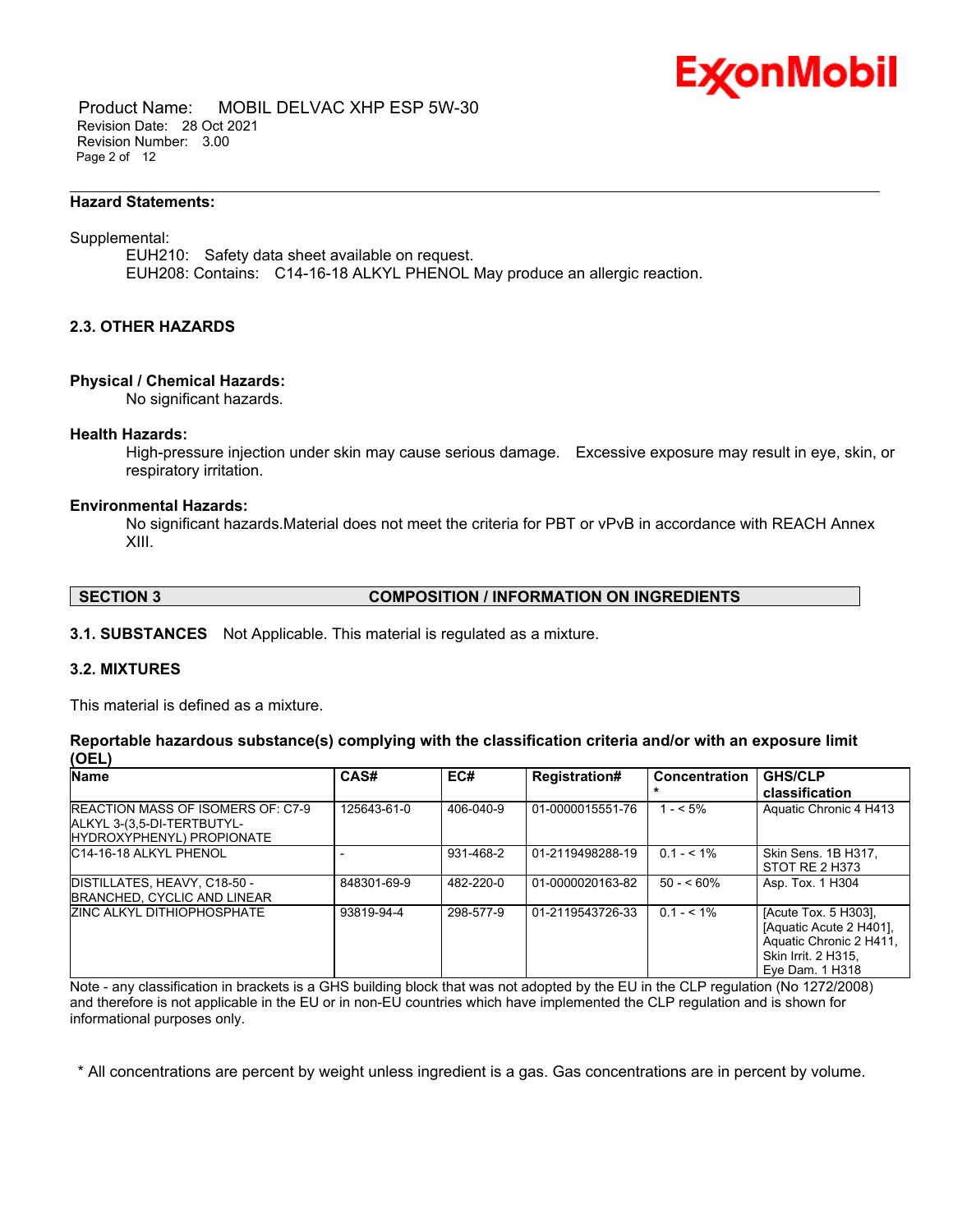

 Product Name: MOBIL DELVAC XHP ESP 5W-30 Revision Date: 28 Oct 2021 Revision Number: 3.00 Page 3 of 12

Note: See SDS Section 16 for full text of hazard statements.

# **SECTION 4 FIRST AID MEASURES**

\_\_\_\_\_\_\_\_\_\_\_\_\_\_\_\_\_\_\_\_\_\_\_\_\_\_\_\_\_\_\_\_\_\_\_\_\_\_\_\_\_\_\_\_\_\_\_\_\_\_\_\_\_\_\_\_\_\_\_\_\_\_\_\_\_\_\_\_\_\_\_\_\_\_\_\_\_\_\_\_\_\_\_\_\_\_\_\_\_\_\_\_\_\_\_\_\_\_\_\_\_\_\_\_\_\_\_\_\_\_\_\_\_\_\_\_\_

# **4.1. DESCRIPTION OF FIRST AID MEASURES**

#### **INHALATION**

Remove from further exposure. For those providing assistance, avoid exposure to yourself or others. Use adequate respiratory protection. If respiratory irritation, dizziness, nausea, or unconsciousness occurs, seek immediate medical assistance. If breathing has stopped, assist ventilation with a mechanical device or use mouth-to-mouth resuscitation.

# **SKIN CONTACT**

Wash contact areas with soap and water. If product is injected into or under the skin, or into any part of the body, regardless of the appearance of the wound or its size, the individual should be evaluated immediately by a physician as a surgical emergency. Even though initial symptoms from high pressure injection may be minimal or absent, early surgical treatment within the first few hours may significantly reduce the ultimate extent of injury.

# **EYE CONTACT**

Flush thoroughly with water. If irritation occurs, get medical assistance.

#### **INGESTION**

First aid is normally not required. Seek medical attention if discomfort occurs.

#### **4.2. MOST IMPORTANT SYMPTOMS AND EFFECTS, BOTH ACUTE AND DELAYED**

Local necrosis as evidenced by delayed onset of pain and tissue damage a few hours after injection.

## **4.3. INDICATION OF ANY IMMEDIATE MEDICAL ATTENTION AND SPECIAL TREATMENT NEEDED**

The need to have special means for providing specific and immediate medical treatment available in the workplace is not expected.

**SECTION 5 FIRE FIGHTING MEASURES**

### **5.1. EXTINGUISHING MEDIA**

**Suitable Extinguishing Media:** Use water fog, foam, dry chemical or carbon dioxide (CO2) to extinguish flames.

**Unsuitable Extinguishing Media:** Straight streams of water

#### **5.2. SPECIAL HAZARDS ARISING FROM THE SUBSTANCE OR MIXTURE**

**Hazardous Combustion Products:** Aldehydes, Incomplete combustion products, Oxides of carbon, Smoke, Fume, Sulphur oxides

# **5.3. ADVICE FOR FIRE FIGHTERS**

**Fire Fighting Instructions:** Evacuate area. Prevent run-off from fire control or dilution from entering streams, sewers or drinking water supply. Fire-fighters should use standard protective equipment and in enclosed spaces, self-contained breathing apparatus (SCBA). Use water spray to cool fire exposed surfaces and to protect personnel.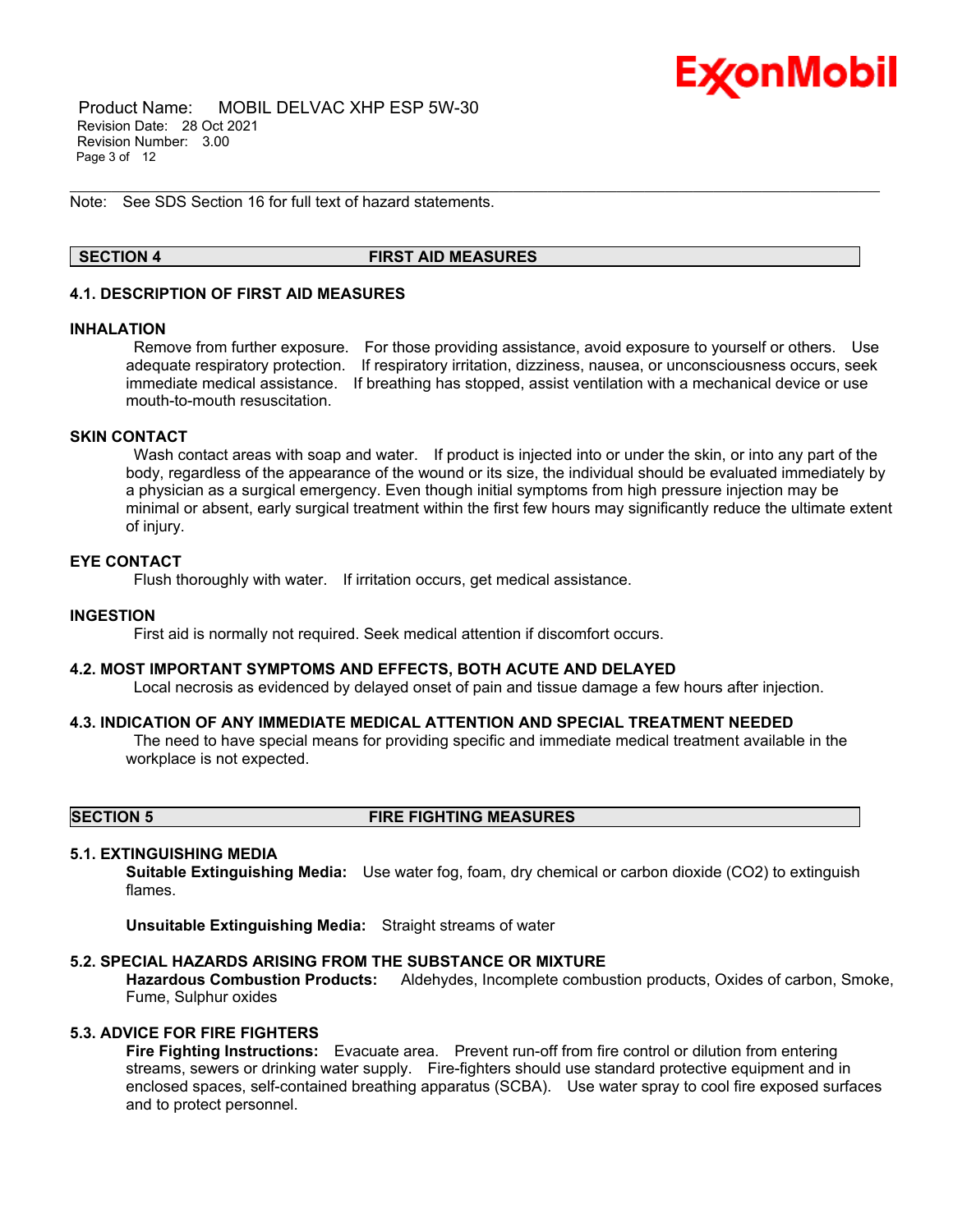

 Product Name: MOBIL DELVAC XHP ESP 5W-30 Revision Date: 28 Oct 2021 Revision Number: 3.00 Page 4 of 12

# **FLAMMABILITY PROPERTIES Flash Point [Method]:** >210°C (410°F) [ASTM D-92] **Upper/Lower Flammable Limits (Approximate volume % in air):** UEL: 7.0 LEL: 0.9 [test method unavailable] **Autoignition Temperature:** No data available

\_\_\_\_\_\_\_\_\_\_\_\_\_\_\_\_\_\_\_\_\_\_\_\_\_\_\_\_\_\_\_\_\_\_\_\_\_\_\_\_\_\_\_\_\_\_\_\_\_\_\_\_\_\_\_\_\_\_\_\_\_\_\_\_\_\_\_\_\_\_\_\_\_\_\_\_\_\_\_\_\_\_\_\_\_\_\_\_\_\_\_\_\_\_\_\_\_\_\_\_\_\_\_\_\_\_\_\_\_\_\_\_\_\_\_\_\_

# **SECTION 6 ACCIDENTAL RELEASE MEASURES**

# **6.1. PERSONAL PRECAUTIONS, PROTECTIVE EQUIPMENT AND EMERGENCY PROCEDURES**

### **NOTIFICATION PROCEDURES**

In the event of a spill or accidental release, notify relevant authorities in accordance with all applicable regulations.

# **PROTECTIVE MEASURES**

Avoid contact with spilled material. See Section 5 for fire fighting information. See the Hazard Identification Section for Significant Hazards. See Section 4 for First Aid Advice. See Section 8 for advice on the minimum requirements for personal protective equipment. Additional protective measures may be necessary, depending on the specific circumstances and/or the expert judgment of the emergency responders.

For emergency responders: Respiratory protection: respiratory protection will be necessary only in special cases, e.g., formation of mists. Half-face or full-face respirator with filter(s) for dust/organic vapor or Self Contained Breathing Apparatus (SCBA) can be used depending on the size of spill and potential level of exposure. If the exposure cannot be completely characterized or an oxygen deficient atmosphere is possible or anticipated, SCBA is recommended. Work gloves that are resistant to hydrocarbons are recommended. Gloves made of polyvinyl acetate (PVA) are not water-resistant and are not suitable for emergency use. Chemical goggles are recommended if splashes or contact with eyes is possible. Small spills: normal antistatic work clothes are usually adequate. Large spills: full body suit of chemical resistant, antistatic material is recommended.

### **6.2. ENVIRONMENTAL PRECAUTIONS**

Large Spills: Dyke far ahead of liquid spill for later recovery and disposal. Prevent entry into waterways, sewers, basements or confined areas.

# **6.3. METHODS AND MATERIAL FOR CONTAINMENT AND CLEANING UP**

**Land Spill:** Stop leak if you can do so without risk. Recover by pumping or with suitable absorbent.

**Water Spill:** Stop leak if you can do so without risk. Confine the spill immediately with booms. Warn other shipping. Remove from the surface by skimming or with suitable absorbents. Seek the advice of a specialist before using dispersants.

Water spill and land spill recommendations are based on the most likely spill scenario for this material; however, geographic conditions, wind, temperature, (and in the case of a water spill) wave and current direction and speed may greatly influence the appropriate action to be taken. For this reason, local experts should be consulted. Note: Local regulations may prescribe or limit action to be taken.

# **6.4. REFERENCES TO OTHER SECTIONS**

See Sections 8 and 13.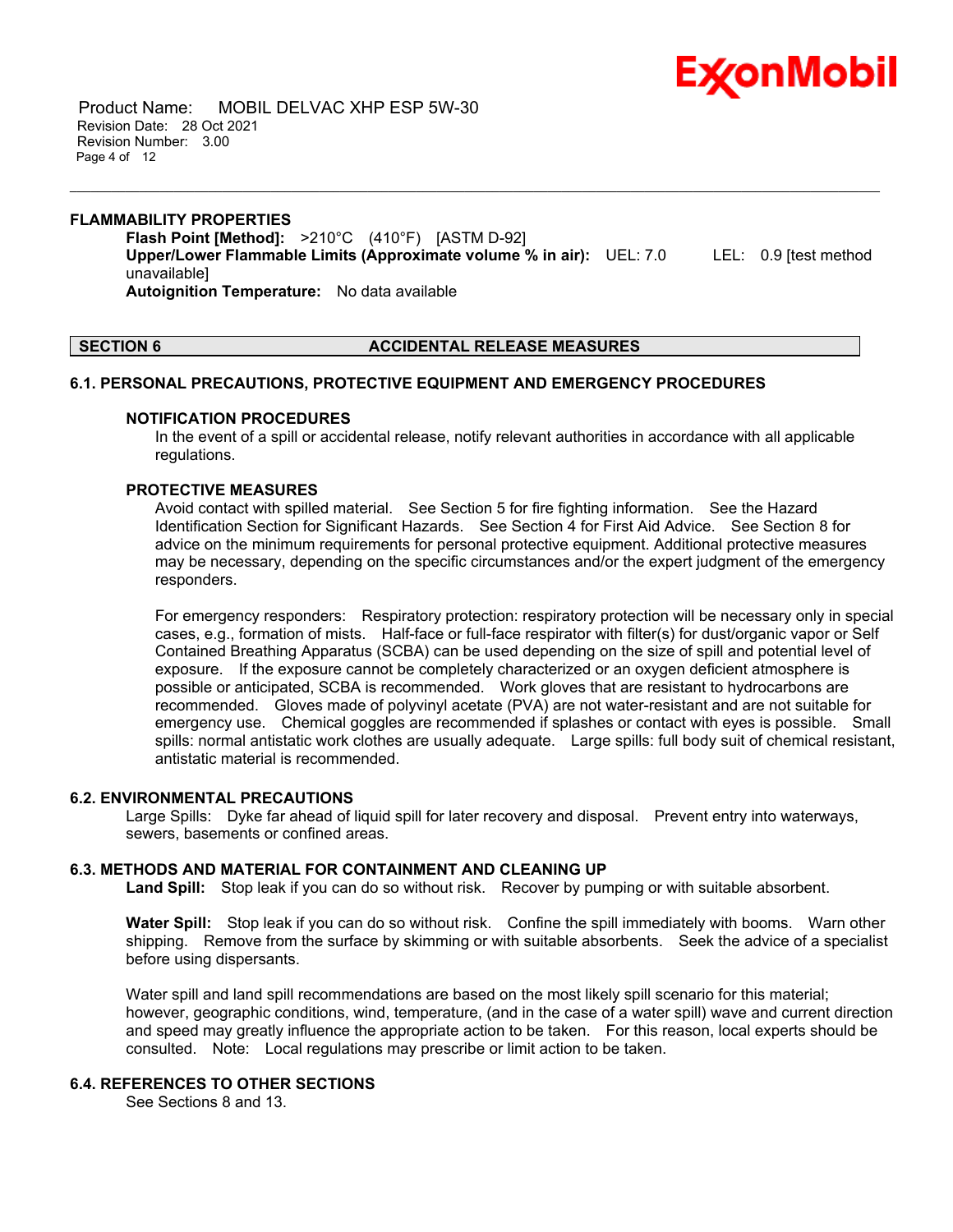

 Product Name: MOBIL DELVAC XHP ESP 5W-30 Revision Date: 28 Oct 2021 Revision Number: 3.00 Page 5 of 12

#### **SECTION 7 HANDLING AND STORAGE**

\_\_\_\_\_\_\_\_\_\_\_\_\_\_\_\_\_\_\_\_\_\_\_\_\_\_\_\_\_\_\_\_\_\_\_\_\_\_\_\_\_\_\_\_\_\_\_\_\_\_\_\_\_\_\_\_\_\_\_\_\_\_\_\_\_\_\_\_\_\_\_\_\_\_\_\_\_\_\_\_\_\_\_\_\_\_\_\_\_\_\_\_\_\_\_\_\_\_\_\_\_\_\_\_\_\_\_\_\_\_\_\_\_\_\_\_\_

# **7.1. PRECAUTIONS FOR SAFE HANDLING**

Avoid contact with used product. Prevent small spills and leakage to avoid slip hazard. Material can accumulate static charges which may cause an electrical spark (ignition source). When the material is handled in bulk, an electrical spark could ignite any flammable vapors from liquids or residues that may be present (e.g., during switch-loading operations). Use proper bonding and/or earthing procedures. However, bonding and earthing may not eliminate the hazard from static accumulation. Consult local applicable standards for guidance. Additional references include American Petroleum Institute 2003 (Protection Against Ignitions Arising out of Static, Lightning and Stray Currents) or National Fire Protection Agency 77 (Recommended Practice on Static Electricity) or CENELEC CLC/TR 50404 (Electrostatics - Code of practice for the avoidance of hazards due to static electricity).

**Static Accumulator:** This material is a static accumulator.

#### **7.2. CONDITIONS FOR SAFE STORAGE, INCLUDING ANY INCOMPATIBILITIES**

The type of container used to store the material may affect static accumulation and dissipation. Do not store in open or unlabelled containers. Keep away from incompatible materials.

### **7.3. SPECIFIC END USES**

Section 1 informs about identified end-uses. No industrial or sector specific guidance available.

# **SECTION 8 EXPOSURE CONTROLS / PERSONAL PROTECTION**

# **8.1. CONTROL PARAMETERS**

**Exposure limits/standards for materials that can be formed when handling this product:** When mists/aerosols can occur the following is recommended:  $5 \text{ mg/m}^3$  - ACGIH TLV (inhalable fraction).

Note: Information about recommended monitoring procedures can be obtained from the relevant agency(ies)/institute(s):

IE **Im Health and Safety Executive (HSE)**<br>UK Health and Safety Executive (HSE) Health and Safety Executive (HSE)

# **8.2. EXPOSURE CONTROLS**

#### **ENGINEERING CONTROLS**

The level of protection and types of controls necessary will vary depending upon potential exposure conditions. Control measures to consider:

No special requirements under ordinary conditions of use and with adequate ventilation.

# **PERSONAL PROTECTION**

Personal protective equipment selections vary based on potential exposure conditions such as applications, handling practices, concentration and ventilation. Information on the selection of protective equipment for use with this material, as provided below, is based upon intended, normal usage.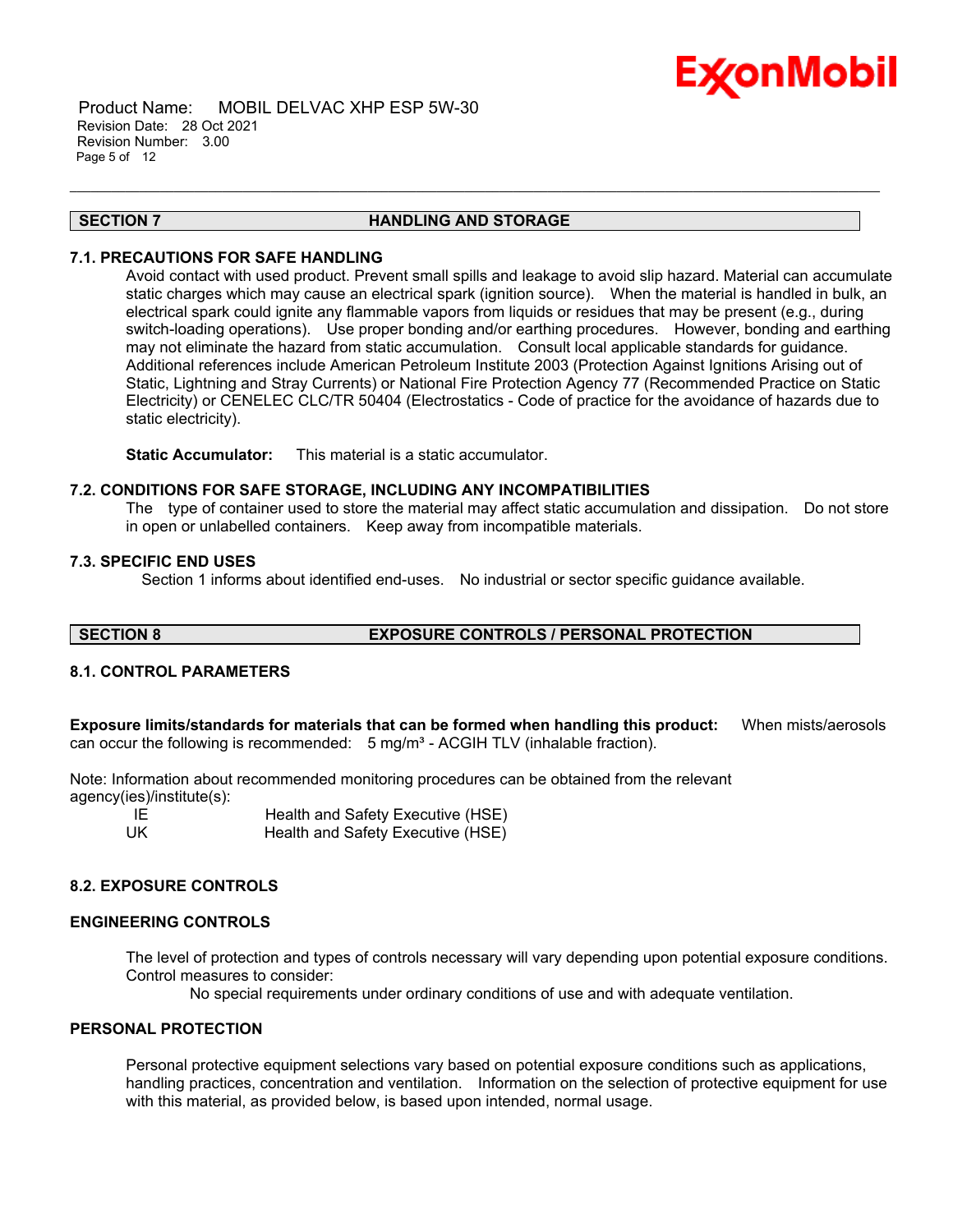

 Product Name: MOBIL DELVAC XHP ESP 5W-30 Revision Date: 28 Oct 2021 Revision Number: 3.00 Page 6 of 12

> **Respiratory Protection:** If engineering controls do not maintain airborne contaminant concentrations at a level which is adequate to protect worker health, an approved respirator may be appropriate. Respirator selection, use, and maintenance must be in accordance with regulatory requirements, if applicable. Types of respirators to be considered for this material include:

No special requirements under ordinary conditions of use and with adequate ventilation.

\_\_\_\_\_\_\_\_\_\_\_\_\_\_\_\_\_\_\_\_\_\_\_\_\_\_\_\_\_\_\_\_\_\_\_\_\_\_\_\_\_\_\_\_\_\_\_\_\_\_\_\_\_\_\_\_\_\_\_\_\_\_\_\_\_\_\_\_\_\_\_\_\_\_\_\_\_\_\_\_\_\_\_\_\_\_\_\_\_\_\_\_\_\_\_\_\_\_\_\_\_\_\_\_\_\_\_\_\_\_\_\_\_\_\_\_\_

For high airborne concentrations, use an approved supplied-air respirator, operated in positive pressure mode. Supplied air respirators with an escape bottle may be appropriate when oxygen levels are inadequate, gas/vapour warning properties are poor, or if air purifying filter capacity/rating may be exceeded.

**Hand Protection:** Any specific glove information provided is based on published literature and glove manufacturer data. Glove suitability and breakthrough time will differ depending on the specific use conditions. Contact the glove manufacturer for specific advice on glove selection and breakthrough times for your use conditions. Inspect and replace worn or damaged gloves. The types of gloves to be considered for this material include:

No protection is ordinarily required under normal conditions of use.

**Eye Protection:** If contact is likely, safety glasses with side shields are recommended.

**Skin and Body Protection:** Any specific clothing information provided is based on published literature or manufacturer data. The types of clothing to be considered for this material include:

No skin protection is ordinarily required under normal conditions of use. In accordance with good industrial hygiene practices, precautions should be taken to avoid skin contact.

**Specific Hygiene Measures:** Always observe good personal hygiene measures, such as washing after handling the material and before eating, drinking, and/or smoking. Routinely wash work clothing and protective equipment to remove contaminants. Discard contaminated clothing and footwear that cannot be cleaned. Practice good housekeeping.

#### **ENVIRONMENTAL CONTROLS**

Comply with applicable environmental regulations limiting discharge to air, water and soil. Protect the environment by applying appropriate control measures to prevent or limit emissions.

# **SECTION 9 PHYSICAL AND CHEMICAL PROPERTIES**

**Note: Physical and chemical properties are provided for safety, health and environmental considerations only and may not fully represent product specifications. Contact the Supplier for additional information.**

# **9.1. INFORMATION ON BASIC PHYSICAL AND CHEMICAL PROPERTIES**

**Physical State:** Liquid **Colour:** Brown **Odour:** Characteristic **Odour Threshold:** No data available<br>**pH:** Not technically feasible **Not technically feasible Melting Point:** Not technically feasible **Freezing Point:** No data available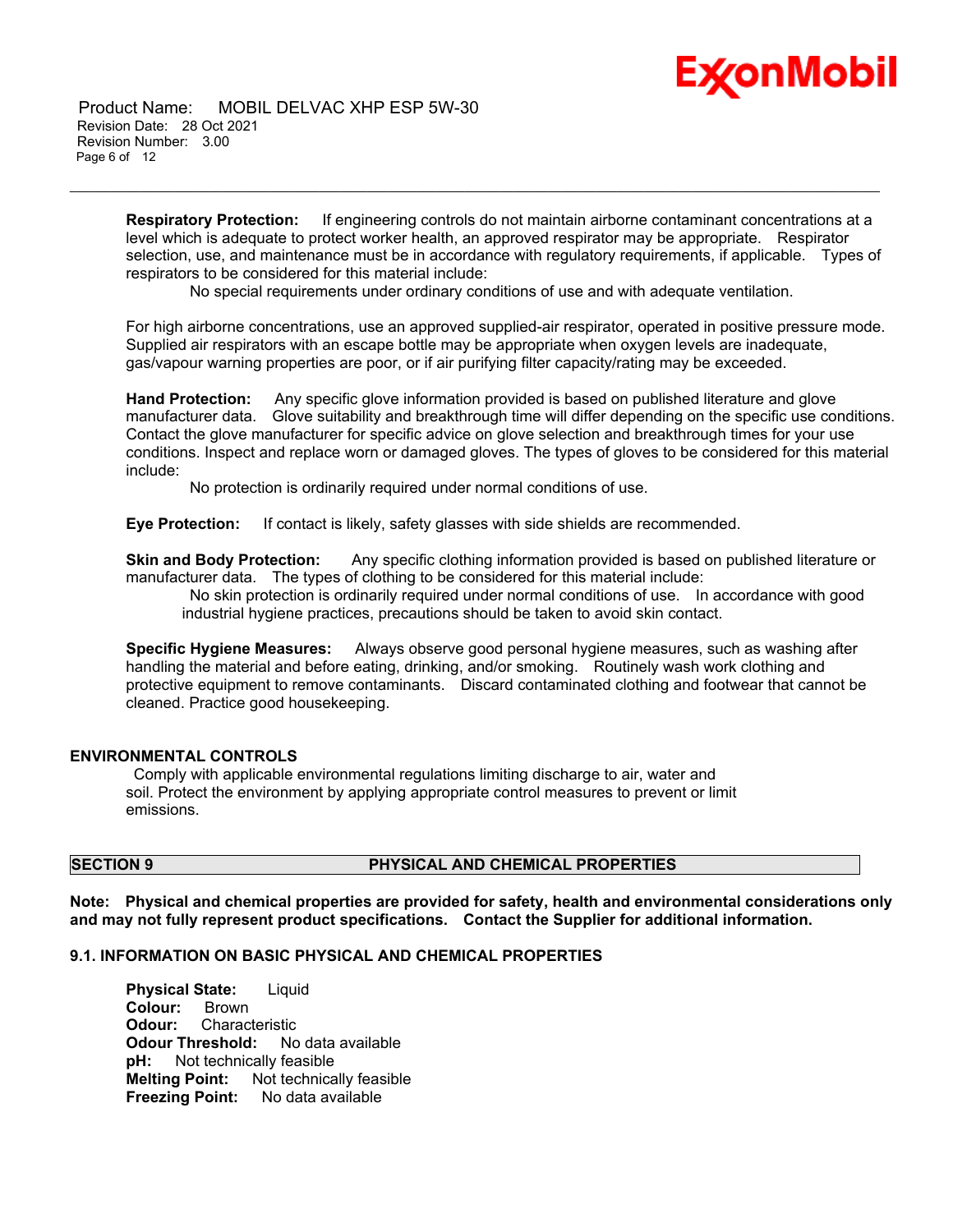

 Product Name: MOBIL DELVAC XHP ESP 5W-30 Revision Date: 28 Oct 2021 Revision Number: 3.00 Page 7 of 12

> **Initial Boiling Point / and Boiling Range:** > 316°C (600°F) [test method unavailable] **Flash Point [Method]:** >210°C (410°F) [ASTM D-92] **Evaporation Rate (n-butyl acetate = 1):** No data available **Flammability (Solid, Gas):** Not technically feasible **Upper/Lower Flammable Limits (Approximate volume % in air):** UEL: 7.0 LEL: 0.9 [test method unavailable] **Vapour Pressure:** < 0.013 kPa (0.1 mm Hg) at 20 °C [test method unavailable] **Vapour Density (Air = 1):** > 2 at 101 kPa [test method unavailable] **Relative Density (at 15 °C):** 0.85 [test method unavailable] **Solubility(ies): water** Negligible **Partition coefficient (n-Octanol/Water Partition Coefficient):** > 3.5 [test method unavailable] **Autoignition Temperature:** No data available **Decomposition Temperature:** No data available **Viscosity:** 55 cSt (55 mm2/sec) at 40ºC | 10 cSt (10 mm2/sec) at 100°C [ASTM D 445] **Explosive Properties:** None **Oxidizing Properties:** None

\_\_\_\_\_\_\_\_\_\_\_\_\_\_\_\_\_\_\_\_\_\_\_\_\_\_\_\_\_\_\_\_\_\_\_\_\_\_\_\_\_\_\_\_\_\_\_\_\_\_\_\_\_\_\_\_\_\_\_\_\_\_\_\_\_\_\_\_\_\_\_\_\_\_\_\_\_\_\_\_\_\_\_\_\_\_\_\_\_\_\_\_\_\_\_\_\_\_\_\_\_\_\_\_\_\_\_\_\_\_\_\_\_\_\_\_\_

### **9.2. OTHER INFORMATION**

**Pour Point:**  $-27^{\circ}$ C (-17<sup>°</sup>F) [test method unavailable] **DMSO Extract (mineral oil only), IP-346:** < 3 %wt

# **SECTION 10 STABILITY AND REACTIVITY**

**10.1. REACTIVITY:** See sub-sections below.

**10.2. CHEMICAL STABILITY:** Material is stable under normal conditions.

**10.3. POSSIBILITY OF HAZARDOUS REACTIONS:** Hazardous polymerization will not occur.

**10.4. CONDITIONS TO AVOID:** Excessive heat. High energy sources of ignition.

**10.5. INCOMPATIBLE MATERIALS:** Strong oxidisers

**10.6. HAZARDOUS DECOMPOSITION PRODUCTS:** Material does not decompose at ambient temperatures.

# **SECTION 11 TOXICOLOGICAL INFORMATION**

# **11.1. INFORMATION ON TOXICOLOGICAL EFFECTS**

| <b>Hazard Class</b>                                 | <b>Conclusion / Remarks</b>                                |  |  |
|-----------------------------------------------------|------------------------------------------------------------|--|--|
| <b>Inhalation</b>                                   |                                                            |  |  |
| Acute Toxicity: No end point data for<br>Imaterial. | Minimally Toxic. Based on assessment of the components.    |  |  |
| Irritation: No end point data for material.         | Negligible hazard at ambient/normal handling temperatures. |  |  |
| Ingestion                                           |                                                            |  |  |
| Acute Toxicity: No end point data for<br>Imaterial. | Minimally Toxic. Based on assessment of the components.    |  |  |
| <b>Skin</b>                                         |                                                            |  |  |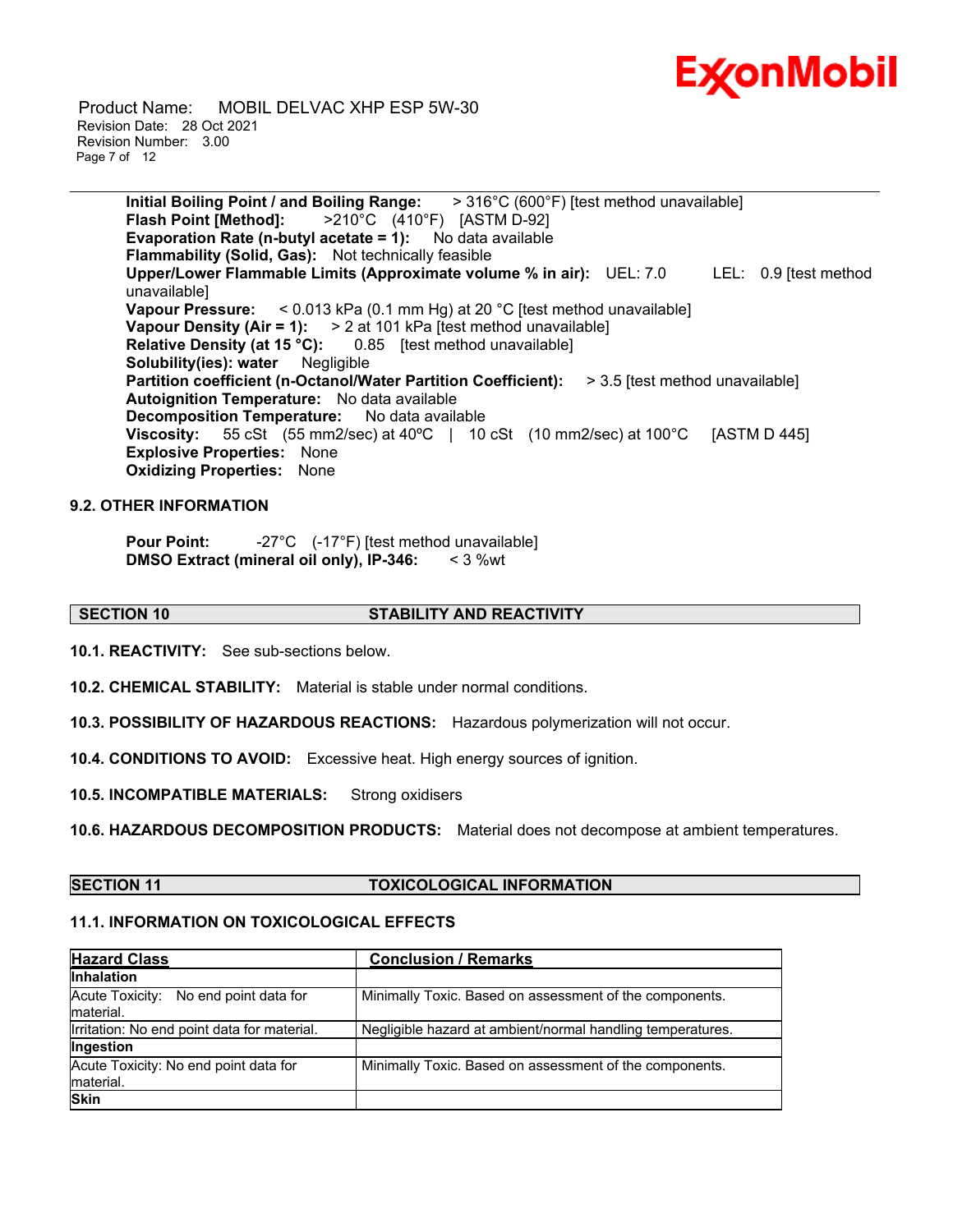

#### Product Name: MOBIL DELVAC XHP ESP 5W-30 Revision Date: 28 Oct 2021 Revision Number: 3.00 Page 8 of 12

| Acute Toxicity: No end point data for<br>lmaterial.                | Minimally Toxic. Based on assessment of the components.                                                           |
|--------------------------------------------------------------------|-------------------------------------------------------------------------------------------------------------------|
| Skin Corrosion/Irritation: No end point data<br>for material.      | Negligible irritation to skin at ambient temperatures. Based on<br>assessment of the components.                  |
| Eye                                                                |                                                                                                                   |
| Serious Eye Damage/Irritation: No end point<br>ldata for material. | May cause mild, short-lasting discomfort to eyes. Based on<br>assessment of the components.                       |
| <b>Sensitisation</b>                                               |                                                                                                                   |
| Respiratory Sensitization: No end point data<br>for material.      | Not expected to be a respiratory sensitizer.                                                                      |
| Skin Sensitization: No end point data for<br>Imaterial.            | Not expected to be a skin sensitizer. Based on assessment of the<br>components.                                   |
| Aspiration: Data available.                                        | Not expected to be an aspiration hazard. Based on physico-<br>chemical properties of the material.                |
| Germ Cell Mutagenicity: No end point data<br>for material.         | Not expected to be a germ cell mutagen. Based on assessment of<br>the components.                                 |
| Carcinogenicity: No end point data for<br>material.                | Not expected to cause cancer. Based on assessment of the<br>components.                                           |
| Reproductive Toxicity: No end point data<br>for material.          | Not expected to be a reproductive toxicant. Based on assessment<br>of the components.                             |
| Lactation: No end point data for material.                         | Not expected to cause harm to breast-fed children.                                                                |
| <b>Specific Target Organ Toxicity (STOT)</b>                       |                                                                                                                   |
| Single Exposure: No end point data for<br>material.                | Not expected to cause organ damage from a single exposure.                                                        |
| Repeated Exposure: No end point data for<br>material.              | Not expected to cause organ damage from prolonged or repeated<br>exposure. Based on assessment of the components. |

# **OTHER INFORMATION For the product itself:**

Component concentrations in this formulation would not be expected to cause skin sensitization, based on tests of the components, this formulation, or similar formulations.

Diesel engine oils: Not carcinogenic in animals tests. Used and unused diesel engine oils did not produce any carcinogenic effects in chronic mouse skin painting studies. Oils that are used in gasoline engines may become hazardous and display the following properties: Carcinogenic in animal tests. Caused mutations in vitro. Possible allergen and photoallergen. Contains polycyclic aromatic compounds (PAC) from combustion products of gasoline and/or thermal degradation products.

# **Contains:**

Base oil severely refined: Not carcinogenic in animal studies. Representative material passes IP-346, Modified Ames test, and/or other screening tests. Dermal and inhalation studies showed minimal effects; lung non-specific infiltration of immune cells, oil deposition and minimal granuloma formation. Not sensitising in test animals.

# **SECTION 12 ECOLOGICAL INFORMATION**

The information given is based on data for the material, components of the material, or for similar materials, through the application of bridging principals.

# **12.1. TOXICITY**

Material -- Not expected to be harmful to aquatic organisms.

# **12.2. PERSISTENCE AND DEGRADABILITY**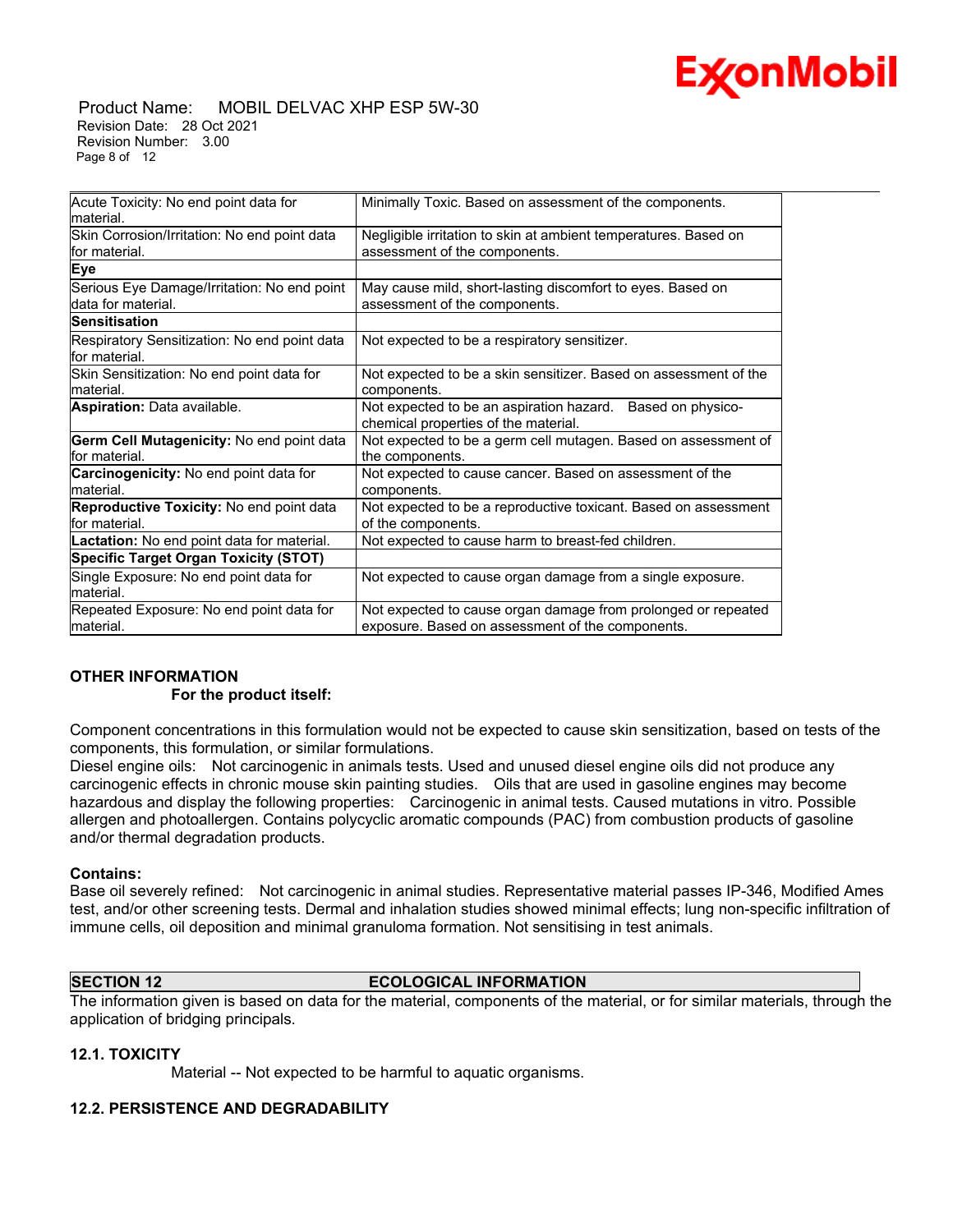

 Product Name: MOBIL DELVAC XHP ESP 5W-30 Revision Date: 28 Oct 2021 Revision Number: 3.00 Page 9 of 12

#### **Biodegradation:**

Base oil component -- Expected to be inherently biodegradable

# **12.3. BIOACCUMULATIVE POTENTIAL**

 Base oil component -- Has the potential to bioaccumulate, however metabolism or physical properties may reduce the bioconcentration or limit bioavailability.

#### **12.4. MOBILITY IN SOIL**

 Base oil component -- Low solubility and floats and is expected to migrate from water to the land. Expected to partition to sediment and wastewater solids.

\_\_\_\_\_\_\_\_\_\_\_\_\_\_\_\_\_\_\_\_\_\_\_\_\_\_\_\_\_\_\_\_\_\_\_\_\_\_\_\_\_\_\_\_\_\_\_\_\_\_\_\_\_\_\_\_\_\_\_\_\_\_\_\_\_\_\_\_\_\_\_\_\_\_\_\_\_\_\_\_\_\_\_\_\_\_\_\_\_\_\_\_\_\_\_\_\_\_\_\_\_\_\_\_\_\_\_\_\_\_\_\_\_\_\_\_\_

### **12.5. PERSISTENCE, BIOACCUMULATION AND TOXICITY FOR SUBSTANCE(S)**

Material does not meet the Reach Annex XIII criteria for PBT or vPvB.

# **12.6. OTHER ADVERSE EFFECTS**

No adverse effects are expected.

# **SECTION 13 DISPOSAL CONSIDERATIONS**

Disposal recommendations based on material as supplied. Disposal must be in accordance with current applicable laws and regulations, and material characteristics at time of disposal.

#### **13.1. WASTE TREATMENT METHODS**

Product is suitable for burning in an enclosed controlled burner for fuel value or disposal by supervised incineration at very high temperatures to prevent formation of undesirable combustion products.

# **European Waste Code:** 13 02 05\*

NOTE: These codes are assigned based upon the most common uses for this material and may not reflect contaminants resulting from actual use. Waste producers need to assess the actual process used when generating the waste and its contaminants in order to assign the proper waste disposal code(s).

This material is considered as hazardous waste pursuant to Directive 91/689/EEC on hazardous waste, and subject to the provisions of that Directive unless Article 1(5) of that Directive applies.

**Empty Container Warning** Empty Container Warning (where applicable): Empty containers may contain residue and can be dangerous. Do not attempt to refill or clean containers without proper instructions. Empty drums should be completely drained and safely stored until appropriately reconditioned or disposed. Empty containers should be taken for recycling, recovery, or disposal through suitably qualified or licensed contractor and in accordance with governmental regulations. DO NOT PRESSURISE, CUT, WELD, BRAZE, SOLDER, DRILL, GRIND, OR EXPOSE SUCH CONTAINERS TO HEAT, FLAME, SPARKS, STATIC ELECTRICITY, OR OTHER SOURCES OF IGNITION. THEY MAY EXPLODE AND CAUSE INJURY OR DEATH.

#### **SECTION 14 TRANSPORT INFORMATION**

**LAND (ADR/RID): 14.1-14.6** Not Regulated for Land Transport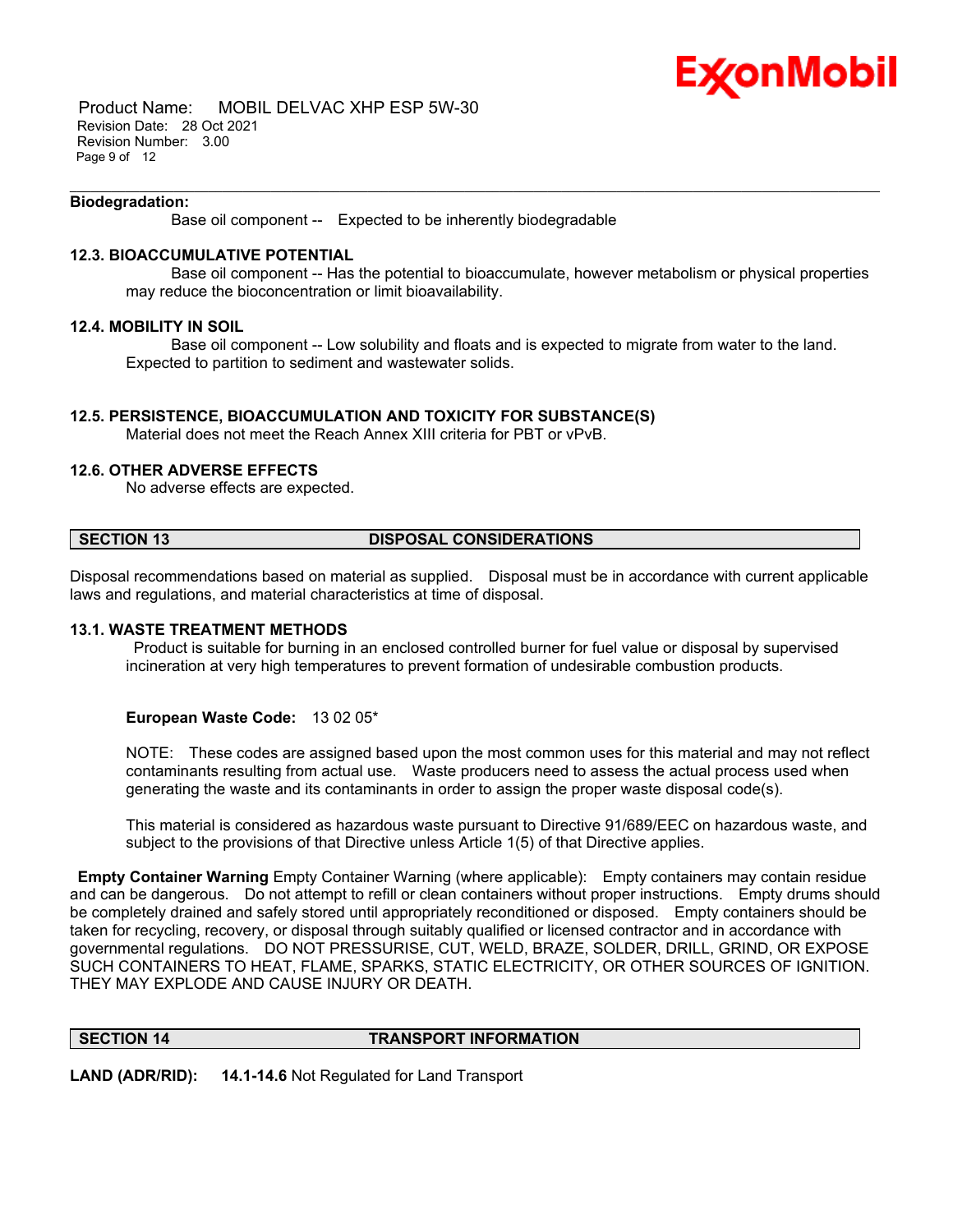

 Product Name: MOBIL DELVAC XHP ESP 5W-30 Revision Date: 28 Oct 2021 Revision Number: 3.00 Page 10 of 12

# **INLAND WATERWAYS (ADN): 14.1-14.6** Not Regulated for Inland Waterways Transport

**SEA (IMDG): 14.1-14.6** Not Regulated for Sea Transport according to IMDG-Code

### **SEA (MARPOL 73/78 Convention - Annex II):**

**14.7. Transport in bulk according to Annex II of MARPOL 73/78 and the IBC Code** Not classified according to Annex II

\_\_\_\_\_\_\_\_\_\_\_\_\_\_\_\_\_\_\_\_\_\_\_\_\_\_\_\_\_\_\_\_\_\_\_\_\_\_\_\_\_\_\_\_\_\_\_\_\_\_\_\_\_\_\_\_\_\_\_\_\_\_\_\_\_\_\_\_\_\_\_\_\_\_\_\_\_\_\_\_\_\_\_\_\_\_\_\_\_\_\_\_\_\_\_\_\_\_\_\_\_\_\_\_\_\_\_\_\_\_\_\_\_\_\_\_\_

**AIR (IATA): 14.1-14.6** Not Regulated for Air Transport

### **SECTION 15 REGULATORY INFORMATION**

# **REGULATORY STATUS AND APPLICABLE LAWS AND REGULATIONS**

**Listed or exempt from listing/notification on the following chemical inventories :** AIIC, DSL, ENCS, KECI, PICCS, TSCA

 **Special Cases:**

| Inventory                      | $\sim$ $\sim$ $\sim$ $\sim$ $\sim$<br>้อเสเนร |
|--------------------------------|-----------------------------------------------|
| $\mathsf{I}$ IECS $\mathsf{C}$ | Apply<br>$      -$<br>TICTIONS.               |

# **15.1. SAFETY, HEALTH AND ENVIRONMENTAL REGULATIONS/LEGISLATION SPECIFIC FOR THE SUBSTANCE OR MIXTURE**

#### **Applicable EU Directives and Regulations:**

 1907/2006 [... on the Registration, Evaluation, Authorisation and Restriction of Chemicals ... and amendments thereto] 1272/2008 [on classification, labelling and packaging of substances and mixtures.. and amendments thereto]

# **REACH Restrictions on the manufacturing, placing on the market and use of certain dangerous substances, mixtures and articles (Annex XVII):**

The following entries of Annex XVII may be considered for this product: None

# **15.2. CHEMICAL SAFETY ASSESSMENT**

**REACH Information:** A Chemical Safety Assessment has been carried out for one or more substances present in the material.

**SECTION 16 OTHER INFORMATION**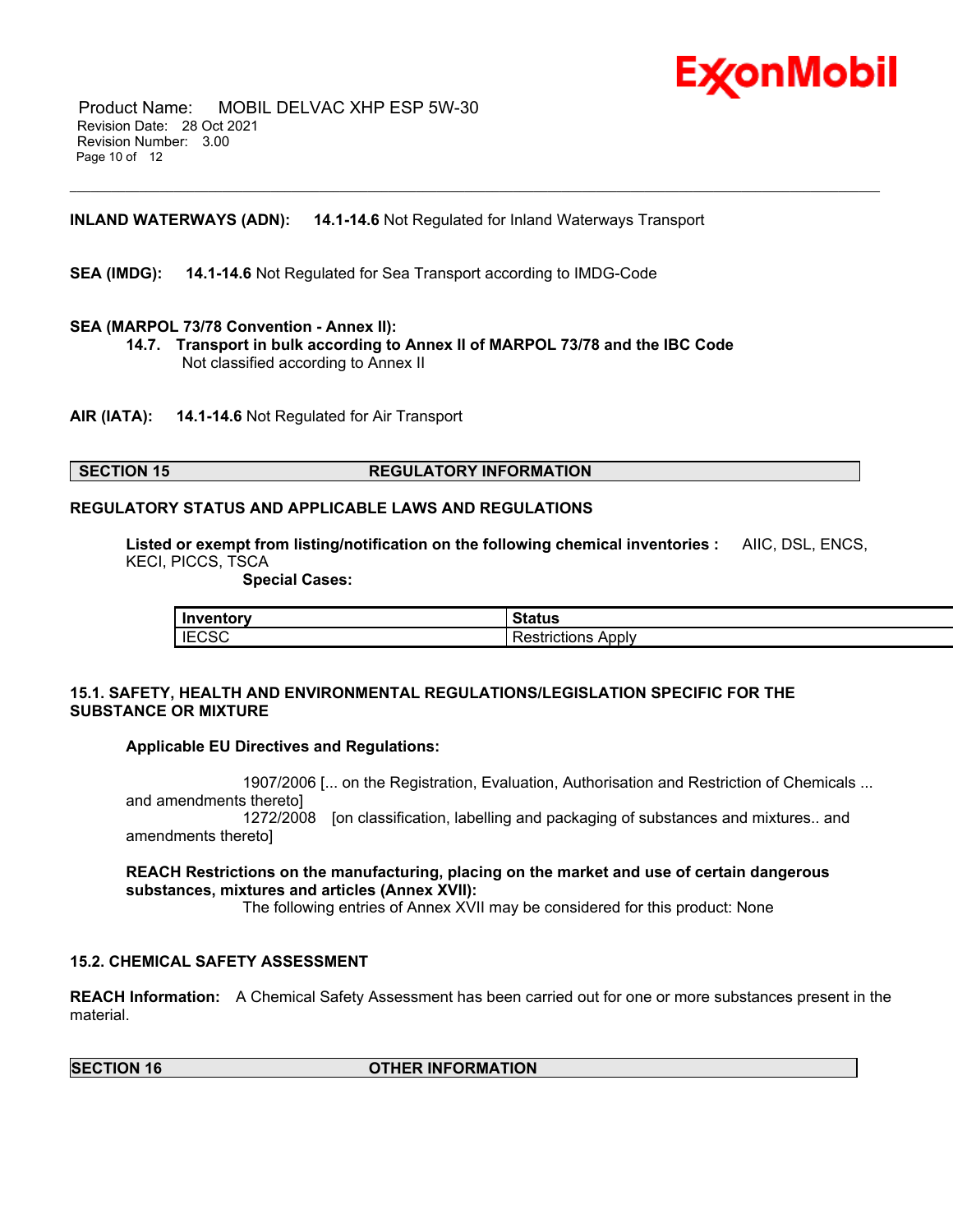

 Product Name: MOBIL DELVAC XHP ESP 5W-30 Revision Date: 28 Oct 2021 Revision Number: 3.00 Page 11 of 12

**REFERENCES:** Sources of information used in preparing this SDS included one or more of the following: results from in house or supplier toxicology studies, CONCAWE Product Dossiers, publications from other trade associations, such as the EU Hydrocarbon Solvents REACH Consortium, U.S. HPV Program Robust Summaries, the EU IUCLID Data Base, U.S. NTP publications, and other sources, as appropriate.

\_\_\_\_\_\_\_\_\_\_\_\_\_\_\_\_\_\_\_\_\_\_\_\_\_\_\_\_\_\_\_\_\_\_\_\_\_\_\_\_\_\_\_\_\_\_\_\_\_\_\_\_\_\_\_\_\_\_\_\_\_\_\_\_\_\_\_\_\_\_\_\_\_\_\_\_\_\_\_\_\_\_\_\_\_\_\_\_\_\_\_\_\_\_\_\_\_\_\_\_\_\_\_\_\_\_\_\_\_\_\_\_\_\_\_\_\_

# List of abbreviations and acronyms that could be (but not necessarily are) used in this safety data sheet:

| Acronym       | <b>Full text</b>                                                                                 |
|---------------|--------------------------------------------------------------------------------------------------|
| N/A           | Not applicable                                                                                   |
| N/D           | Not determined                                                                                   |
| NE.           | Not established                                                                                  |
| VOC.          | Volatile Organic Compound                                                                        |
| <b>AIIC</b>   | Australian Inventory of Industrial Chemicals                                                     |
| AIHA WEEL     | American Industrial Hygiene Association Workplace Environmental Exposure Limits                  |
| <b>ASTM</b>   | ASTM International, originally known as the American Society for Testing and Materials (ASTM)    |
| DSL.          | Domestic Substance List (Canada)                                                                 |
| <b>EINECS</b> | European Inventory of Existing Commercial Substances                                             |
| <b>ELINCS</b> | European List of Notified Chemical Substances                                                    |
| <b>ENCS</b>   | Existing and new Chemical Substances (Japanese inventory)                                        |
| <b>IECSC</b>  | Inventory of Existing Chemical Substances in China                                               |
| KECI          | Korean Existing Chemicals Inventory                                                              |
| <b>NDSL</b>   | Non-Domestic Substances List (Canada)                                                            |
| <b>NZIOC</b>  | New Zealand Inventory of Chemicals                                                               |
| <b>PICCS</b>  | Philippine Inventory of Chemicals and Chemical Substances                                        |
| <b>TLV</b>    | Threshold Limit Value (American Conference of Governmental Industrial Hygienists)                |
| TSCA          | Toxic Substances Control Act (U.S. inventory)                                                    |
| <b>UVCB</b>   | Substances of Unknown or Variable composition, Complex reaction products or Biological materials |
| LC            | Lethal Concentration                                                                             |
| LD            | Lethal Dose                                                                                      |
| LL.           | Lethal Loading                                                                                   |
| EC            | <b>Effective Concentration</b>                                                                   |
| EL            | Effective Loading                                                                                |
| <b>NOEC</b>   | No Observable Effect Concentration                                                               |
| <b>NOELR</b>  | No Observable Effect Loading Rate                                                                |

# **KEY TO THE H-CODES CONTAINED IN SECTION 3 OF THIS DOCUMENT (for information only):**

[Acute Tox. 5 H303]: May be harmful if swallowed; Acute Tox Oral, Cat 5

Asp. Tox. 1 H304: May be fatal if swallowed and enters airways; Aspiration, Cat 1

Skin Irrit. 2 H315: Causes skin irritation; Skin Corr/Irritation, Cat 2

Skin Sens. 1 H317: May cause allergic skin reaction; Skin Sensitization, Cat 1

Eye Dam. 1 H318: Causes serious eye damage; Serious Eye Damage/Irr, Cat 1

STOT RE 2 H373: May cause damage to organs through prolonged or repeated exposure; Target Organ, Repeated, Cat 2

[Aquatic Acute 2 H401]: Toxic to aquatic life; Acute Env Tox, Cat 2

Aquatic Chronic 2 H411: Toxic to aquatic life with long lasting effects; Chronic Env Tox, Cat 2

Aquatic Chronic 4 H413: May cause long lasting harmful effects to aquatic life; Chronic Env Tox, Cat 4

# **THIS SAFETY DATA SHEET CONTAINS THE FOLLOWING REVISIONS:**

No revision information

-----------------------------------------------------------------------------------------------------------------------------------------------------